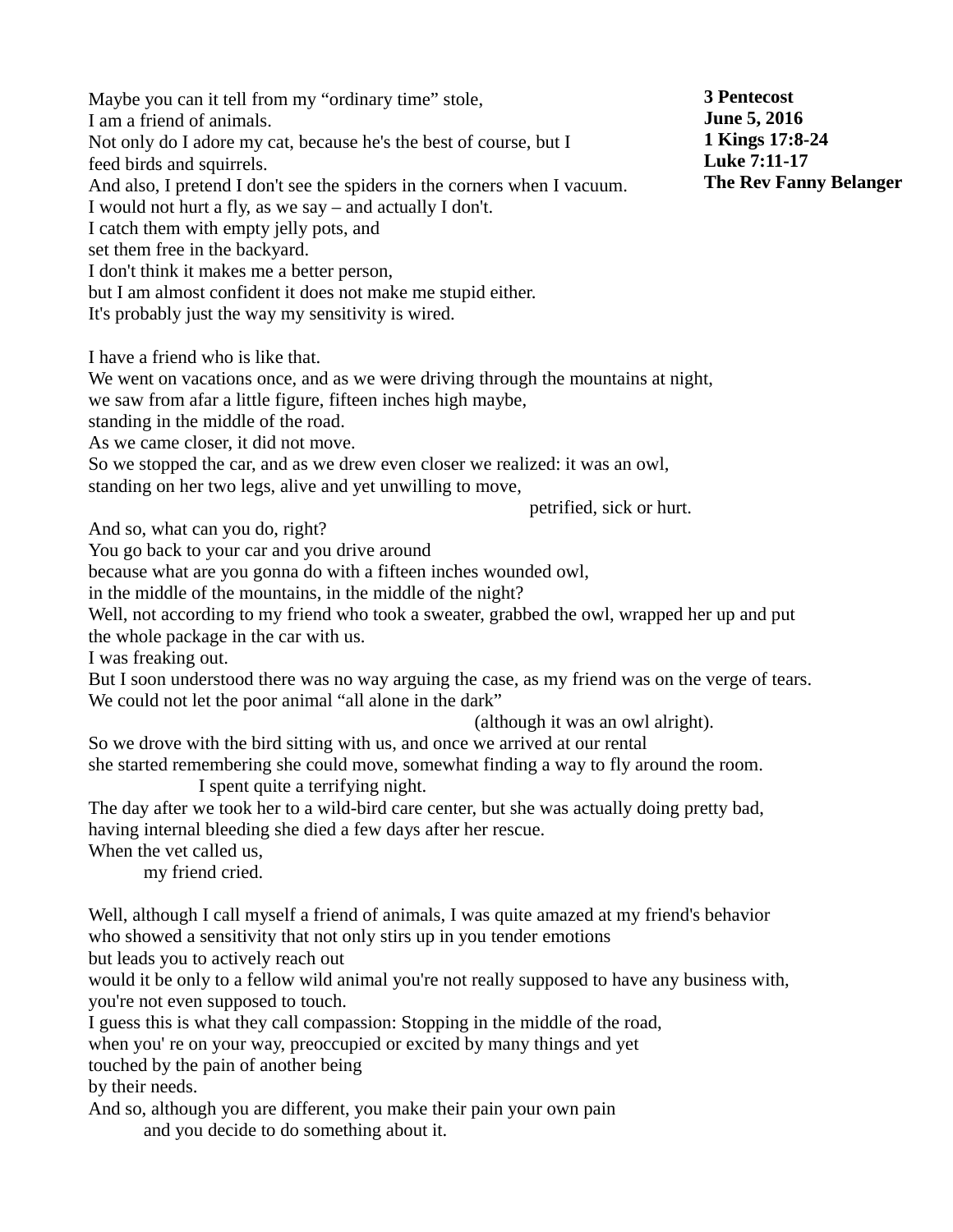Today, Jesus is on his way.

It's Jesus you see, and so I guess, he has important things to do.

Ministry.

Preaching, teaching, saving the world.

*Eyes on the prize*, as we often say.

But maybe that's not the way Jesus walks through life after all, maybe Jesus has his *eyes on the cross* instead.

Because he pauses on the way

in the middle of the road

There is this woman, crying like a wild animal: Her only son has died.

This funeral, it must have been pretty disturbing

and maybe even a little scary.

We usually bow our heads when we come across a funeral procession, don't we turn away respectfully

*distancefully?*

Yet Jesus spots the woman, stares and does not let go.

Even more, he walks up to her

And raises the Son from the dead.

I know that, when we read the Gospel, we try to figure out the lesson in the reading

the moral behind the parable

the teaching inside the story

But according to Luke, it is very clear that Jesus is not trying to make any point, to demonstrate anything to anybody.

Jesus's only motivation is his compassion.

This compassion that, according to the Greek root is like a gut feeling,

something that moves you inside of you.

Not a philosophy, not a theology, no politics.

It was not even religion that was moving Jesus,

you weren't supposed to touch the dead if you were a good Jew. But it looks like Jesus's religion is all in this big heart of his,

total empathy and perfect sympathy: *Suffering with.*

As my human friend who was on the verge of tears with the wounded animal, Jesus our divine friend can't stand human suffering

and moreover

The suffering of the poor and of the innocent.

The innocent – that is not those who have no sin but those

who have nobody they can count on to protect them

(as widows could rely on nobody in Jesus's own time).

And so, Jesus walks up to the woman and does not ask her any question.

He does not want to know if she pays her taxes, believes in God, or even if she is

a good mother.

He is not interested to find out whether the boy was honest, not murdered or executed

or maybe if he ran into an accident because he was not paying enough attention.

Jesus just sees the pain and cannot stand it.

Jesus does not care about motives, reasons, explanations.

Jesus just does what Jesus does: *he brings life where there is death*

from the least to the greatest, that's what his miracles are all about.

But no miracle would ever happen without this first miracle: Compassion.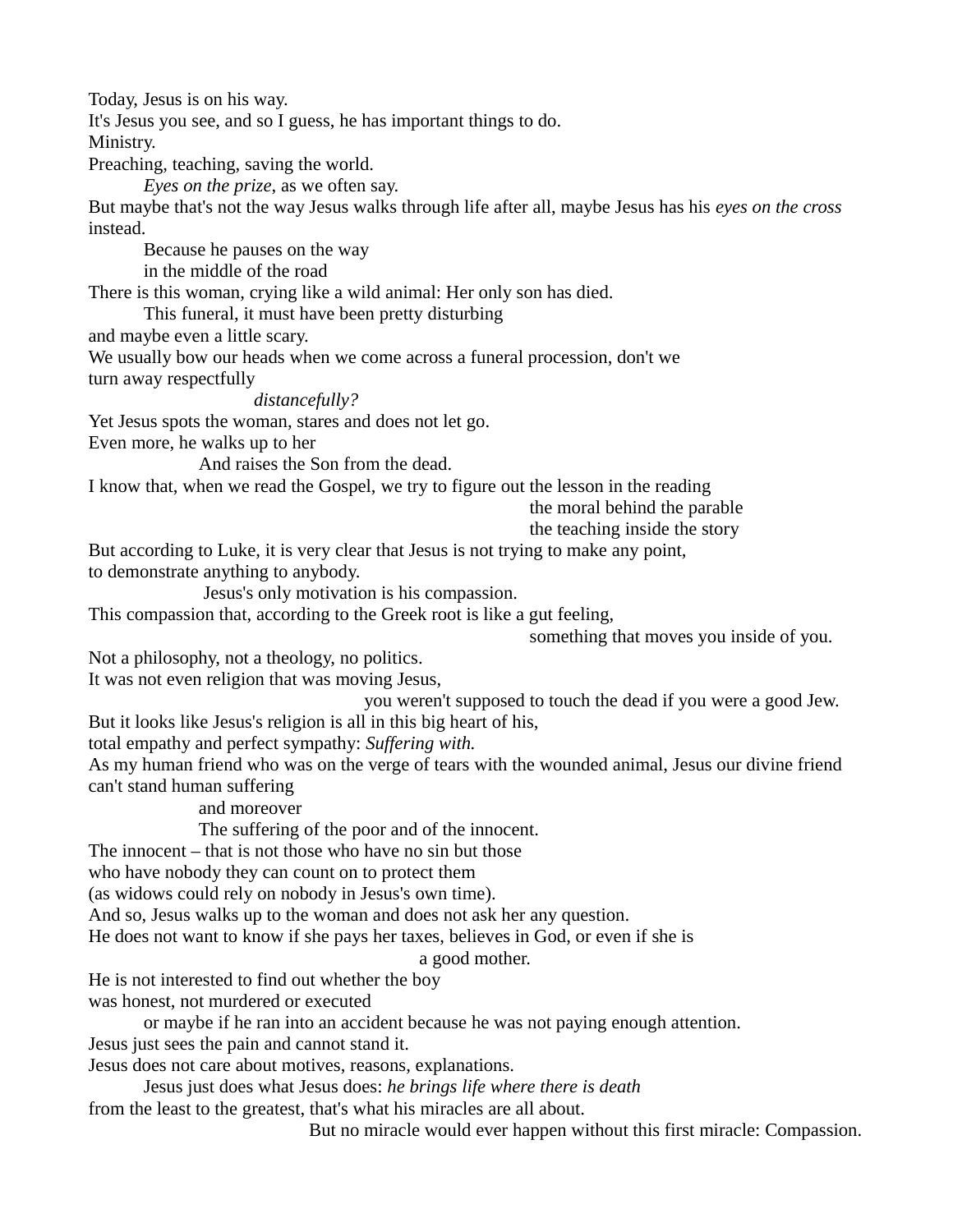As I was reading the news this week, I was wondering what happens to compassion in this world of ours where

we all suffer in a way or another.

As a friend of animals, I felt sad

they put down this gorilla at the Cincinnati Zoo, when a young boy felt in its enclosure.

I can't help thinking, there was maybe another way, to sedate the animal

not to shoot at him first thing to take his life.

But you know what actually worries me the most is how

hatred has found its way in the midst of it.

Social medias bashing on the woman for not keeping track of her kid,

calling her names, petitioning after the social services.

Isn't it awful? We are so self-righteous.

As if accidents never happen

as if we could all lead the perfect life.

Well, maybe we can avoid some accidents but my guess is, no matter how hard we try

Bad things happen to good people,

and to bad people too.

To widows and to young men

to little boys and to wild animals,

and so maybe the question for us is not how angry we feel about it, how indignant we are

that things don' t always go the way they should

The question is *what do we concretely do to make it better,*

*for everyone?*

How are we reaching out, how do we wire our sensitivity

not towards emotional turmoil, but towards gentle compassion and efficient action? This past week the Episcopal Church invited us to reflect on gun violence.

Well, God did not create a world that is bullet proof, that's for sure.

Maybe he could have but he just

didn't.

We can blame God for the fragility of life that but the thing is:

We make the guns

all sort of guns, from words to swords.

If we are not bullet proof, maybe we can just stop firing the guns

shooting one another, shouting at one another, and when things get ugly looking for someone to blame, dismissing our sadness with anger.

Maybe in this imperfect world where everybody messes up and suffers

we could just try to be compassionate.

Stop being afraid of the mistakes and of the grief of others, but allowing ourselves to feel the pain and trying to heal the pain

> with prayers and deeds performing everyday small miracles

bringing life, where death is.

Surely we cannot raise the dead

as Jesus did

**But** 

as Jesus did

We can pause on our way, stop having a life task-oriented, settings goals for our own success or our own fulfillment.

But oriented towards the fulfillment of others, the common good.